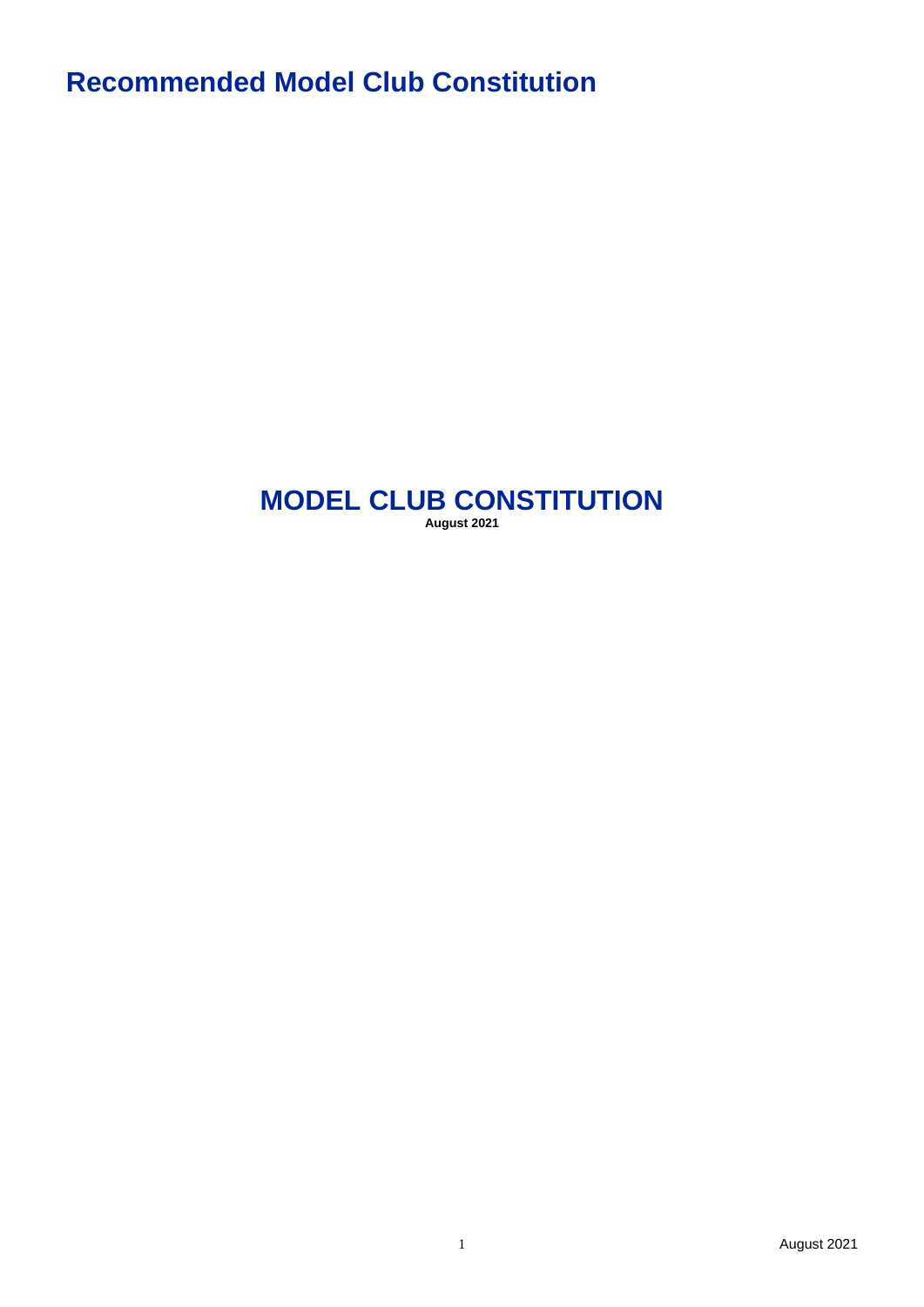## **RULES of Boldmere Swimming and Water Polo Club ("the Club") as at** *31st August 2021*

#### **1. Name**

1.1 The name of the Club shall be *Boldmere Swimming and Water Polo Club.*

## **2. Objects**

- 2.1 The objects of the Club shall be the teaching, development and practice of swimming, diving, artistic swimming, open water, water polo for its members and shall, where appropriate, be to compete. In the furtherance of these objects:
	- 2.1.1 The Club is committed to treating everyone equally within the context of its activity and with due respect to the differences of individuals. It shall not apply nor endorse unlawful or unjustified discrimination, and shall act in compliance with the protections afforded by the Equality Act 2010.
	- 2.1.2 The Club shall implement the Swim England Equality Policy (as may be amended from time to time).
- 2.2 The Club shall be affiliated to *West Midland* Region, and shall adopt and conform to the rules of *West Midland* Region, and to such other bodies as the Club may determine from time to time.
- 2.3 The business and affairs of the Club shall at all times be conducted in accordance with the Articles, Regulations and Technical Rules of Swim England ("Swim England Regulations") and in particular:
	- 2.3.1 all competing members shall be eligible competitors as defined in Swim England Regulations; and
	- 2.3.2 the Club shall in accordance with Swim England Regulations adopt Swim England's Child Safeguarding Policy and Procedures ("Wavepower"); and shall recognise that the welfare of children is everyone's responsibility and that all children and young people have a right to have fun, be safe and be protected from harm.
	- 2.3.3 members of the Club shall in accordance with Swim England Regulations comply with Wavepower.
- 2.4 By virtue of the affiliation of the Club to *West Midland* Region, the Club and all members of the Club acknowledge that they are subject to the regulations, rules and constitutions of:
	- 2.4.1 *West Midland* Region; and
	- 2.4.2 Swim England (to include the Code of Ethics); and
	- 2.4.3 British Swimming (in particular its Anti-Doping Rules and Judicial Code); and
	- 2.4.4 FINA, the world governing body for the sport of swimming in all its disciplines (together "the Governing Body Rules").
- 2.5 In the event that there shall be any conflict between any rule or by-law of the Club and any of the Governing Body Rules then the relevant Governing Body Rule shall prevail.

#### **3. Membership**

3.1 The total membership of the Club shall not normally be limited. If, however the Committee considers that there is a good reason to impose any limit from time to time then the Committee shall put forward appropriate proposals for consideration at a General Meeting of the Club. The members shall have the right to impose (and remove) from time to time any limits on total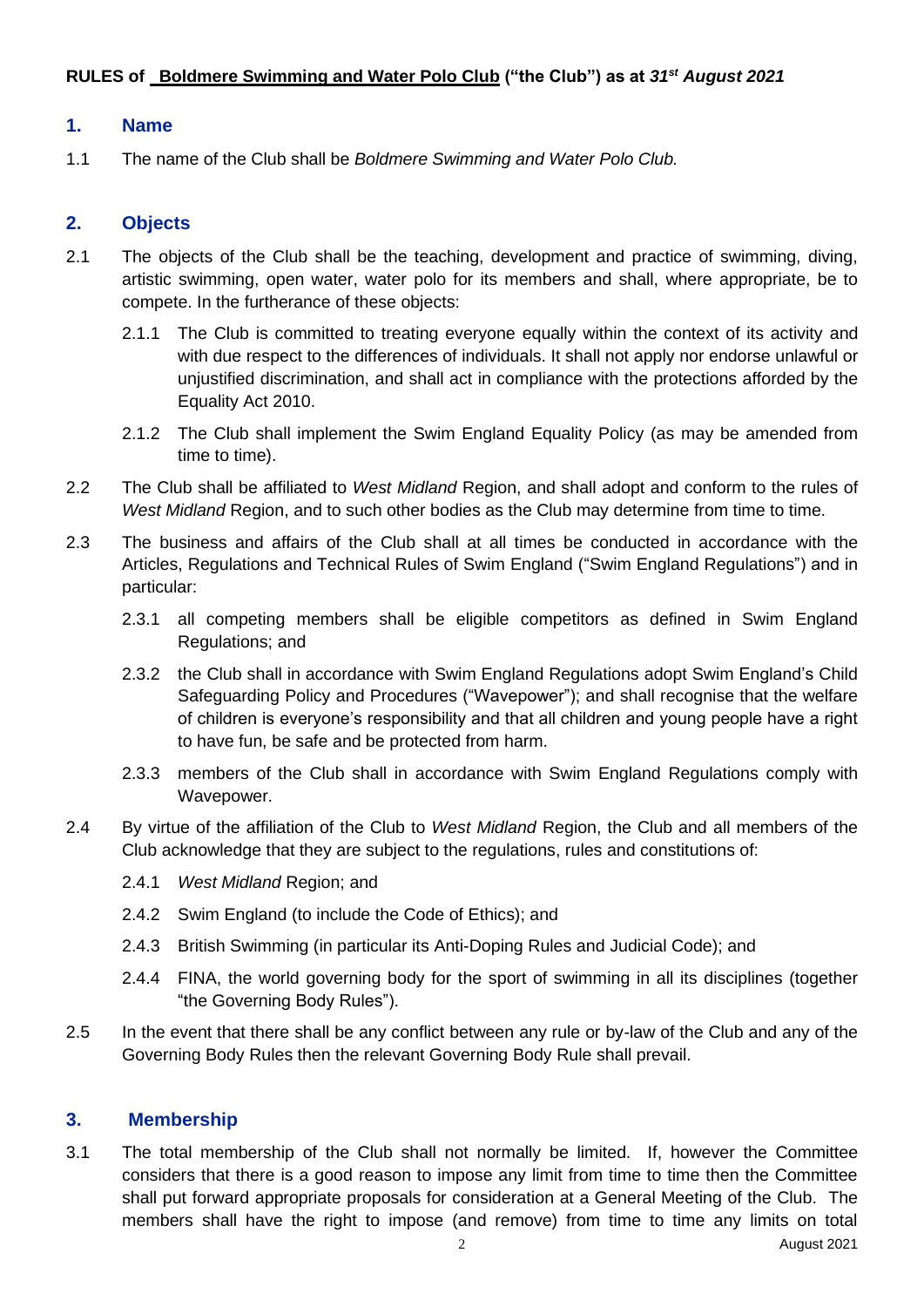membership (or any category of membership) of the Club.

- 3.2 All persons who assist in any way with the Club's activities shall become members of the Club and hence of Swim England and the relevant Swim England membership fee shall be paid. Assisting with the Club's activities shall include, but not be restricted to, administrators, associate members, voluntary instructors, teachers and coaches, Committee members, helpers, Honorary members, life members, Officers, patrons, Presidents, technical and non-technical officials, temporary members, Vice Presidents and verifiers or tutors of Swim England's educational certificates.
- 3.3 Paid instructors, teachers and coaches who are not members of the Club must be members of a body which accepts that its members are bound by Swim England's Code of Ethics, Swim England Regulations relating to Wavepower, those parts of the Judicial Regulations and procedures necessary for their implementation and whilst engaged in activities under the jurisdiction of Swim England shall be subject to all the constraints and privileges of the Judicial Regulations.
- 3.4 Any person who wishes to become a member of the Club must submit a signed application to the Secretary (and in the case of a junior swimmer the application must be signed by the swimmer's parent or guardian). Election to membership shall be determined by the Membership Officer but other person(s) authorised by the Committee may make recommendation as to the applicant's acceptability.

The Membership Officer shall be required to give reasons for the refusal of any application for membership. Any person refused membership may seek a review of this decision before a Review Panel appointed by the Committee ("Review Panel") comprised of not less than three members (who may or may not be members of the Committee). The Review Panel shall wherever practicable include one independent member nominated by the West Midland Region. The person refused membership shall be entitled to make representations to the Review Panel. The procedures for review shall be at the discretion of the Review Panel whose decision shall be final and binding.

- 3.5 In its consideration of applications for membership, the Club shall not act in a discriminatory manner and in particular, shall adhere to the Equality Act 2010 (as may be amended). Accordingly, (unless the Club chooses to restrict its membership to only people who share the same Protected Characteristic) the Club shall not refuse membership on the basis of a Protected Characteristic within the Equality Act 2010, such as disability; gender or gender identity; pregnancy; race; religion or belief; or sexual orientation. Neither may refusal be made on the grounds of political persuasion.
- 3.6 The Club may refuse membership only for good and sufficient cause, such as conduct or character likely to bring the Club or the sport into disrepute, or, in the case of a swimmer, being unable to achieve the entry standards as laid down and provided by the Club to the applicant for membership.

## **4. Subscription and Other Fees**

- 4.1 The members' subscription and coaching and squad fees (as applicable) shall be determined from time to time by the Committee and the Committee shall in so doing make special provision for different classes of membership as it shall determine.
- 4.2 The subscription and entrance fee (if any) shall be due on joining the Club and thereafter as determined by the Committee.
- 4.3 Any member whose subscription is unpaid by the date falling 30 days after the due date for payment may be suspended by the Committee from some or all Club activities from a date to be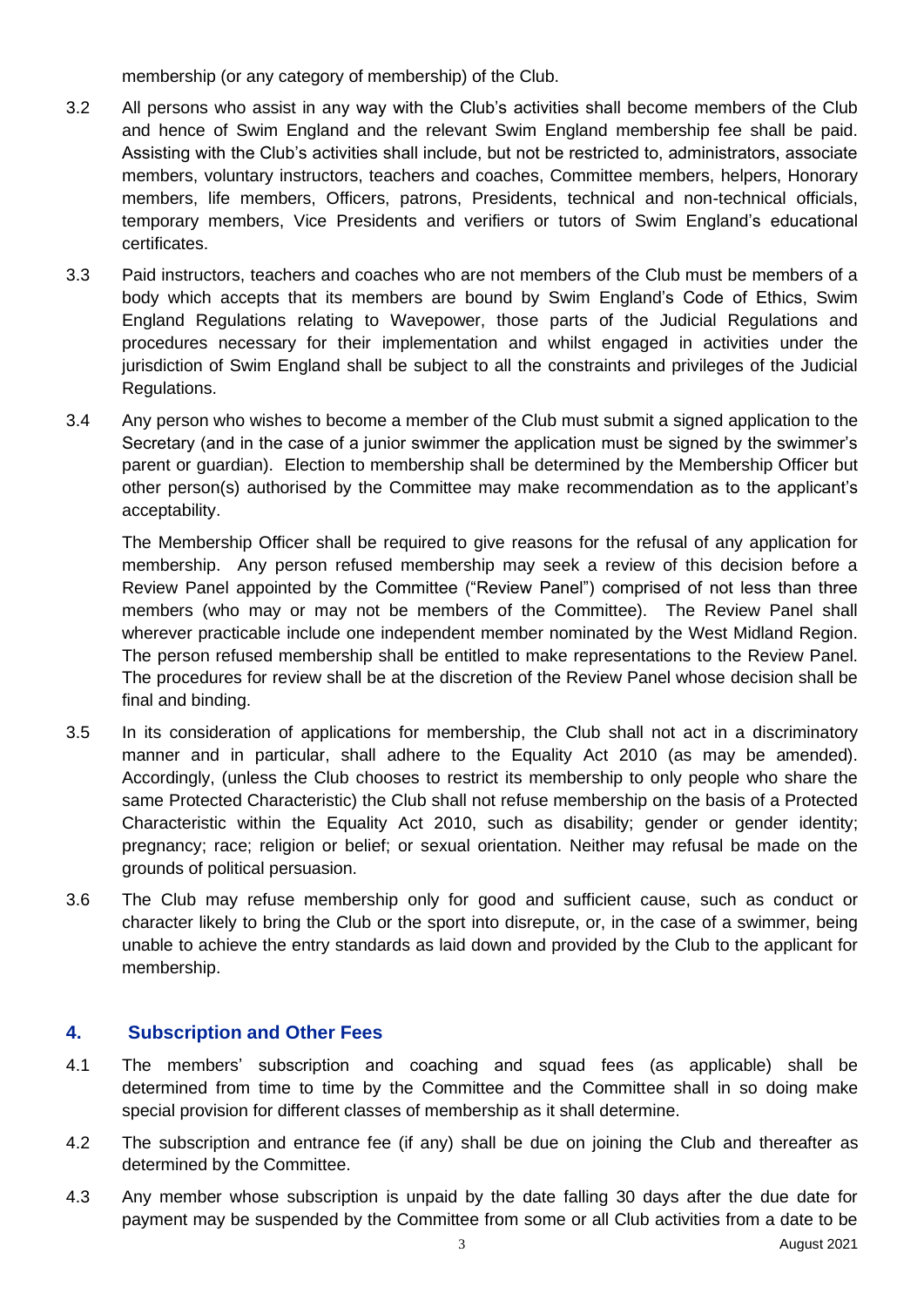determined by the Committee and until such payment is made.

- 4.4 The Committee shall, from time to time, have the power to determine the annual membership subscription and other fees. This shall include the power to make such increase in the subscription as shall, where the Club pays the individual Swim England membership fees to Swim England on behalf of members, be consequential upon an increase in individual Swim England membership fees. Any increase in subscriptions shall be advised to the members in writing with the reasons for any increase to be reported to the members at the next Annual General Meeting.
- 4.5 The Executive Officers (or the Committee) shall have the power in special circumstances to remit the whole or part of the fees, including the Swim England membership fees, to address issues of social inclusion.

## **5. Resignation**

- 5.1 A member wishing to resign membership of the Club must give to the Secretary written notice of their resignation. A member's resignation shall only take effect when this (Rule 5.1) has been complied with.
- 5.2 The member who resigns from the Club in accordance with Rule 5.1 above shall not be entitled to have any part of the annual membership fee or any other fees returned.
- 5.3 Notwithstanding the provisions of Rule 5.1 above a member whose subscription is more than *two* months in arrears shall be deemed to have resigned. Where the membership of a member shall be terminated in this way, they shall be informed in writing that they are no longer a member by notice handed to them or sent by post to their last known address.
- 5.4 The Swim England Membership Department shall be informed should a member resign when still owing money or goods to the Club.

## **6. Expulsion and Other Disciplinary Action**

- 6.1 The Committee shall have power to expel a member when, in its opinion, it would not be in the interests of the Club for the individual to remain a member. The Club in exercising this power shall comply with the provisions of Rules 6.3 and 6.4 below.
- 6.2 Upon expulsion the former member shall not be entitled to have any part of the annual membership fee refunded and must return any Club or external body's trophy or trophies held forthwith. Clubs in exercising this power are required to comply with the provision of Rules 6.3 and 6.4 below.
- 6.3 The Club shall comply with the relevant Judicial Regulations for handling Internal Club Disputes Procedures ("the Procedures") as the same may be revised from time to time. (A copy of the Procedures may be obtained from the Swim England website, Swim England Handbook or from the Office of Judicial Administration).
- 6.4 A member may not be expelled or (subject to Rule 6.5 below) be made the subject of any other penalty unless the panel hearing the complaint shall by a two-thirds majority vote in favour of the expulsion of (or other penalty imposed upon) the member.
- 6.5 The Officers of the Club (or any person to whom the Committee shall delegate this power) may temporarily suspend or exclude a member from particular training sessions and/or wider club activities, when in their opinion, such action is in the interests of the Club. Where such action is taken the incident or matter will thereafter be dealt with in accordance with the appropriate Judicial Regulations.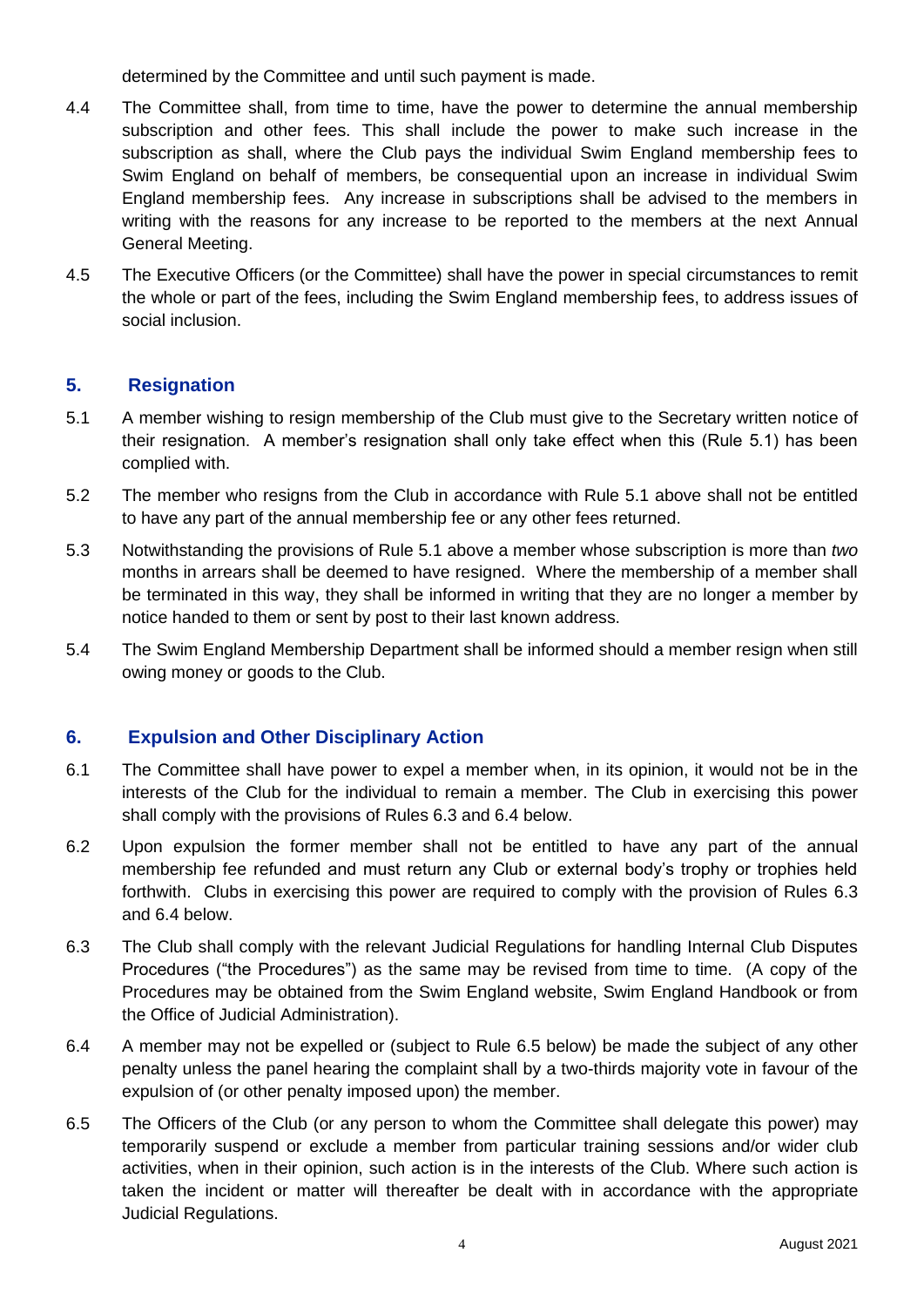## **7. Committee**

- 7.1 The Committee shall consist of the Chairman, Secretary, Treasurer (together "the Executive Officers of the Club") who shall also be Directors of BSC1895 Ltd and *up to 12* elected members all of whom must be members of the Club. All Committee members must be not less than 18 years of age though the Committee may allow younger member(s) to attend their meetings without power to vote.
- 7.2 The Committee shall appoint a member of the Club as Welfare Officer who must be not less than 18 years of age, who should have an appropriate background and who is required to undertake appropriate training in accordance with Wavepower. The Welfare Officer will have a right to attend Committee meetings without a power to vote.
- 7.3 The Executive Officers and Committee members shall be proposed, seconded, and elected at the Annual General Meeting. Election to an Executive post or Committee shall be for three years. The newly elected Executive Officers and Committee members will take office when the Chairman has closed the meeting. One third of those holding an Executive post and the members of the Committee shall retire annually but shall be eligible for re-election*.* The members so retiring being those who have been longest in office. Any casual vacancy occurring by resignation or otherwise may be filled by the Committee, but any member so chosen shall retire at the next Annual General Meeting but shall be eligible for re-election at that Meeting.
- 7.4 Committee meetings shall be held not less than *once every 6 weeks* (save where the Committee itself shall by a simple majority resolve not to meet), and the quorum of that meeting shall be such number as shall represent not less than a simple majority of the Committee members (to include not less than one Executive Officer). The Chairman and the Secretary shall have discretion to call further meetings of the Committee if they consider it to be in the interests of the Club. The Secretary shall give all the members of the Committee not less than two days written notice of a meeting. Decisions of the Committee shall be made by a simple majority (and in the event of equality of votes the Chairman (or the acting Chairman of that meeting) shall have a casting or additional vote.) The Secretary, or in his/her absence a member of the Committee, shall take minutes.
- 7.5 In the event that a quorum is not present within 30 minutes of the published start time, a meeting shall stand adjourned to the time and date falling seven days after the date of the meeting, or such other date and time as may be determined by the Chairman. If a quorum is not present at the adjourned meeting then those Committee members attending may act for the purpose of calling a Special General Meeting of the members, to which the provisions as to minimum notice contained in Rule 11.1 shall not apply.
- 7.6 In addition to the members so elected the Committee may co-opt up to *4* further members of the Club who shall serve until the next Annual General Meeting. Co-opted members shall be entitled to vote at the meetings of the Committee and shall not be counted in establishing whether a quorum is present.
- 7.7 The Committee may from time to time appoint from among their number such sub-committees as they may consider necessary (and to remove (in whole or in part) or vary the terms of reference of such sub-committees) and may delegate to them such of the powers and duties of the Committee as the Committee may determine. All sub-committees shall periodically report their proceedings to the Committee and shall conduct their business in accordance with the directions of the Committee.
- 7.8 The Committee shall be responsible for the management of the Club and shall have the sole right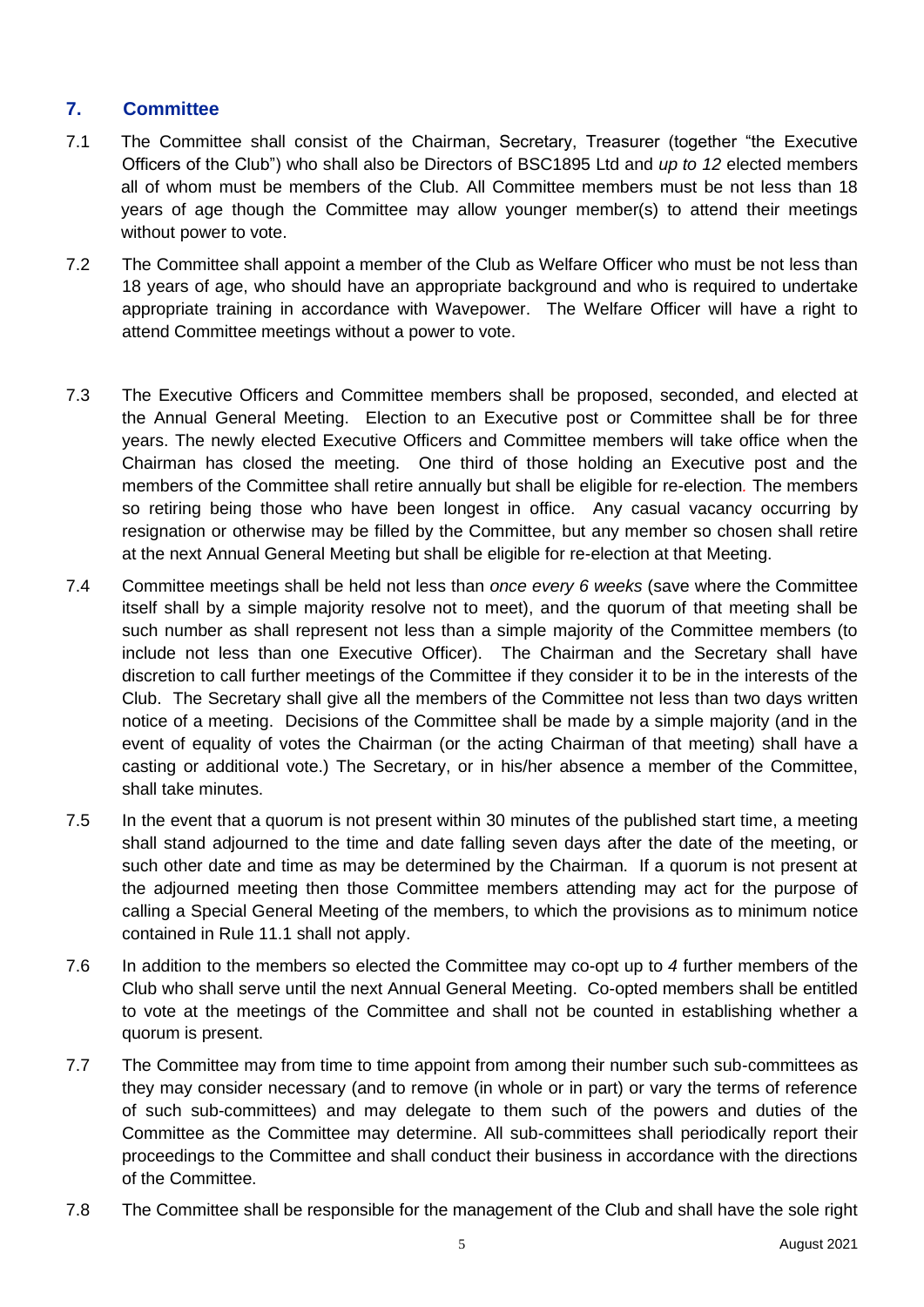of appointing and determining the terms and conditions of service of employees of the Club. The Committee shall have power to enter into contracts for the purposes of the Club on behalf of all the members of the Club. The Committee shall be responsible for ensuring that the Accounts of the Club for each financial year be examined by an independent examiner to be appointed by the members in General Meeting.

- 7.9 The members of the Committee shall be entitled to an indemnity out of the assets of the Club for all expenses and other liabilities properly incurred by them in the management of the affairs of the Club.
- 7.10 The Committee shall maintain an Accident Book in which all accidents to Club members at swimming related activities shall be recorded. Details of such accidents shall be reported to the insurers in accordance with the Accident/Incident Notification guidelines. The Club shall make an annual return to the Swim England Membership Department indicating whether or not an entry has been made in the prescribed online form.
- 7.11 The Committee shall have power to make regulations, create by-laws (see Rule 13.1) and to settle disputed points not otherwise provided for in this Constitution.
- 7.12 In the event of a conflict between the Directors of BSC1895 Ltd and the Committee on matters of Fiduciary Duties, then the decision of the Directors of BSC1895 Ltd will prevail.

### **8. Ceremonial Positions and Honorary Members/Life Members**

- 8.1 The Annual General Meeting of the Club, if it thinks fit, may elect a President and Vice-Presidents. A President or Vice-President need not be a member of the Club on election but shall, *ex officio,* be an honorary member of the Club and must be included in the Club's Annual Return of Members to Swim England.
- 8.2 The Committee may nominate by election any person as an honorary member of the Club for such period as it thinks fit, or as a Life Member, and they shall be entitled to all the option of privileges of membership on request annually to the Membership Secretary except that they shall not be entitled to vote at meetings and serve as Officers or on the Committee unless any such person shall have retained in addition their ordinary membership of the Club. Such honorary members and Life Members must be included in the Club's annual return as to membership.
- 8.3 Once created by the Committee, the option of honorary and/or Life membership categories may only be removed (notwithstanding that persons may hold these categories of membership) at an Annual General Meeting of the Club, when it shall be properly proposed in accordance with these Rules.
- 8.4 A minimum of 21 days in advance of the Annual General Meeting, the Committee shall write to all holders of options to honorary and/or Life membership effected by the above proposal drawing the proposal to his/her/their attention and inviting him/her/them to attend the Annual General Meeting*.*

#### **9. Annual General Meeting**

- 9.1 The Annual General Meeting of the Club shall be held each year no later than the end of May. The date, time and venue for the Annual General Meeting shall be fixed by the Committee.
- 9.2 The purpose of the Annual General Meeting is to transact the following business:
	- 9.2.1 to receive the Chairman's report of the activities of the Club during the previous year;
	- 9.2.2 to receive and consider the accounts of the Club for the previous year and the report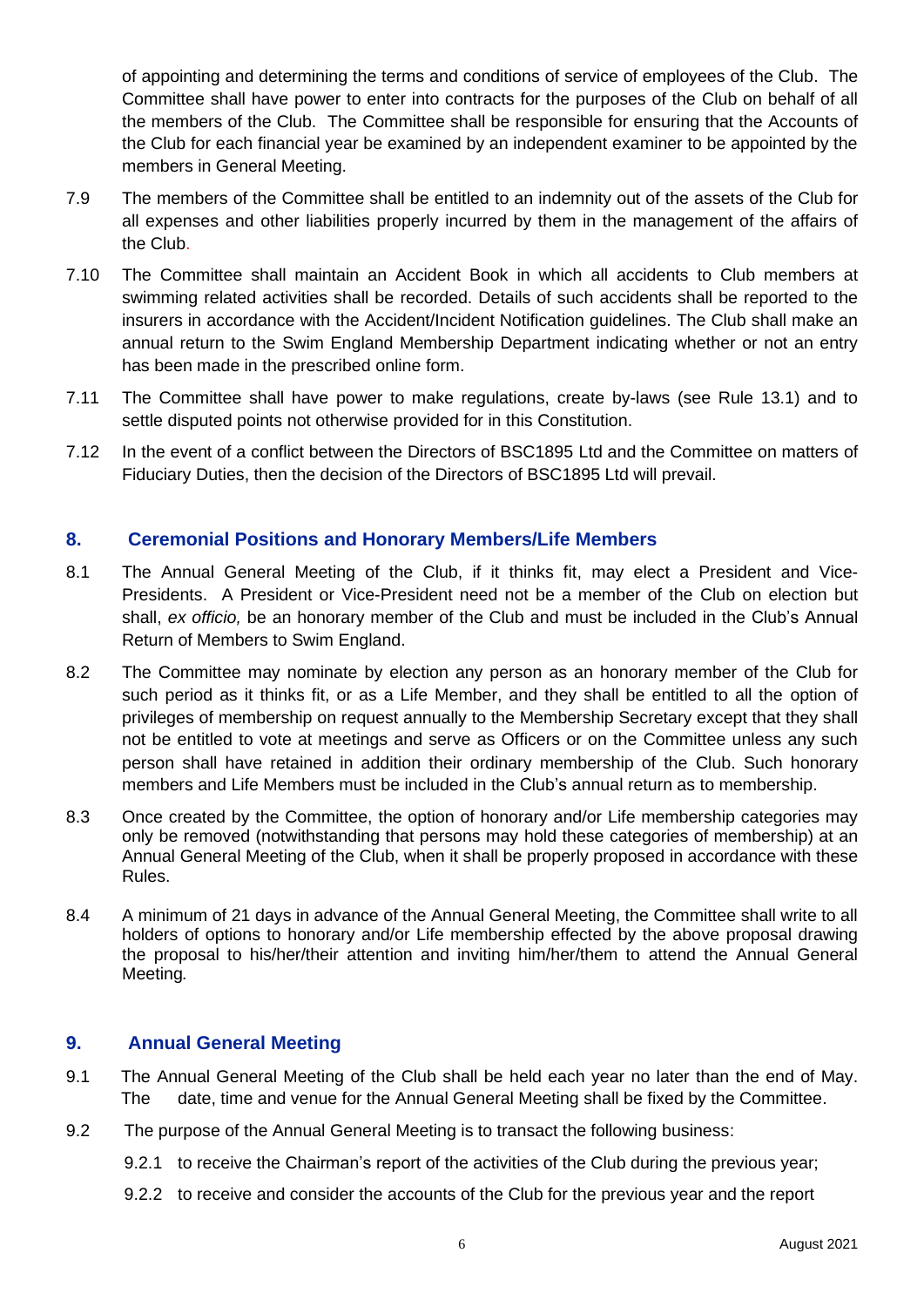on the accounts of the independent examiner and the Treasurer's report as to the financial position of the Club;

- 9.2.3 to remove and elect the independent examiner (who must not be a member of the Committee or a member of the family of a member of the Committee) or confirm that he/she remain in office;
- 9.2.4 to elect the Executive Officers and other members of the Committee;
- 9.2.5 to elect two additional Directors of BSC1895 Ltd from the elected Executive Officers;
- 9.2.6 to decide on the dissolution of existing honorary and/or Life membership categories;
- 9.2.7 to decide on any resolution which may be duly submitted in accordance with Rule 9.3.
- 9.3 Nominations for election of members to any office or for membership of the Committee shall be made in writing by the proposer and seconder to the Secretary not later than  $10<sup>th</sup>$  April. The nominee shall be required to indicate in writing on the nomination form his/her willingness to stand for election. Notice of any resolution proposed to be moved at the Annual General Meeting shall be given in writing to the Secretary not later than 10<sup>th</sup> April.

## **10. Special General Meeting**

10.1 A Special General Meeting may be called at any time by the Committee. A Special General Meeting shall be called by the Club within 28 days of receipt by the Secretary of a requisition in writing signed by not less than seven members entitled to attend and vote at a General Meeting or, if greater, such number as represents one-tenth in number of such members, stating the purposes for which the meeting is required and the resolutions proposed.

## **11. Procedure at the Annual and Special General Meetings**

- 11.1 The Secretary shall personally be responsible for the handing out or sending to each member at his/her last known address a written agenda giving notice of the date, time and place of the General Meeting together with the resolutions to be proposed thereat at least fourteen days before the meeting and in the case of the Annual General Meeting a list of the nominees for the Committee posts and a copy of the examined accounts. The Secretary may, alternatively, with the agreement of member(s) concerned distribute these materials by e-mail or similar form of communication. The Notice of Meeting shall in addition wherever possible be displayed on the Club Notice Board where one exists.
- 11.2 The quorum for the Annual and Special General Meetings shall be seven members entitled to attend and vote at the Meeting or, if greater, such number as represents one-tenth in number of such members.
- 11.3 The Chairman, or in the Chairman's absence a member appointed by the Committee, shall take the chair. Each member present shall have one vote and resolutions shall be passed by a simple majority. For the procedures for submitting resolutions to be considered at a General Meeting members are referred to Rule 9.3. In the event of an equality of votes the Chairman shall have a casting or additional vote.

Only paid up members who have reached their 16<sup>th</sup> birthday shall be entitled to be heard and to vote on all matters. (Members who have not reached their 16<sup>th</sup> birthday shall be entitled to be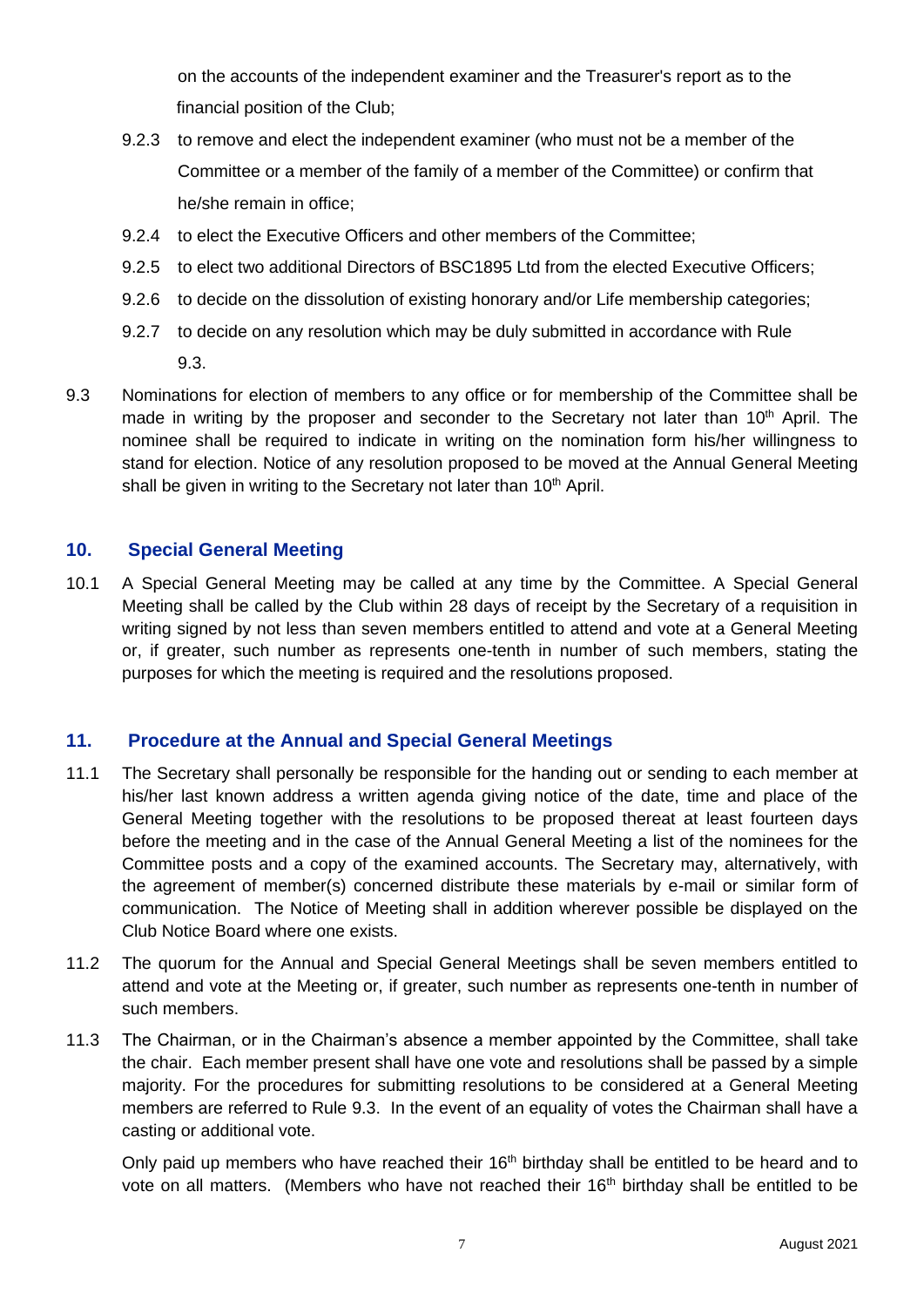heard and vote only on those matters determined by the Chairman as matters concerning juniors, such as the election of club captains.)

- 11.4 The Secretary, or in his/her absence a member of the Committee, shall take minutes at the Annual and Special General Meetings.
- 11.5 The Chairman shall at all General Meetings have unlimited authority upon every question of order and shall be, for the purpose of such meeting, the sole interpreter of the Rules of the Club.

## **12. Alteration of the Rules and Other Resolutions**

- 12.1 The Rules may be altered by resolution at an Annual or Special General Meeting provided that the resolution is carried by a majority of at least (two-thirds) of members present and entitled to vote at the General Meeting. No amendment(s) to the Rules shall become effective until such amendment(s) shall have been submitted to and validated by such person as is authorised to do so by the West Midland Region.
- 12.2 Such number of members as represent one-tenth in number of the members entitled to attend and vote at a General Meeting shall be entitled to put any proposal for consideration at any General Meeting provided the proposal in writing shall have been handed to or posted to the Secretary of the Club so as to be received by him/her not later than  $f10^{th}$  Aprill in the case of the Annual General Meeting or, in the case of a Special General Meeting, *[*21*]* days before the date of the meeting and thereafter the Secretary shall supply a copy of the proposal or resolution to the members in the manner provided in Rule 11.1.

## **13. By-Laws**

13.1 The Committee shall have power to make, repeal and amend such by-laws as they may from time to time consider necessary for the well being of the Club which by-laws, repeals and amendments shall have effect until set aside by the Committee or at a General Meeting.

## **14. Finance**

- 14.1 All moneys payable to the Club shall be received by the Treasurer and deposited in a bank account in the name of the Club. No sum shall be drawn from that account except by cheque or Internet banking over £1000 unless it is a regular payment or signed by two of the three signatories who shall be the Chairman, Secretary and Treasurer. Any monies not required for immediate use may be invested as the Committee in its discretion think fit. **(See Guidance Notes regarding Accounts).**
- 14.2 If the committee decides to operate all or part of its financial matters on Internet banking it shall first discuss the process with the relevant bank and as a minimum shall make provision, in conjunction with the bank, to ensure that two of the aforesaid signatories shall approve the payments made by the club through the Internet for all payments over £[1,500].
- 14.3 The income and property of the Club shall be applied only in furtherance of the objects of the Club and no part thereof shall be paid by way of bonus, dividend or profit to any members of the Club, (save as set out in Rule 17.3.).
- 14.4 The Committee shall have power to authorise the payment of remuneration and expenses to any Officer, member or employee of the Club and to any other person or persons for services rendered to the Club.
- 14.5 The financial transactions of the Club shall be recorded by the Treasurer in such manner as the Committee thinks fit.